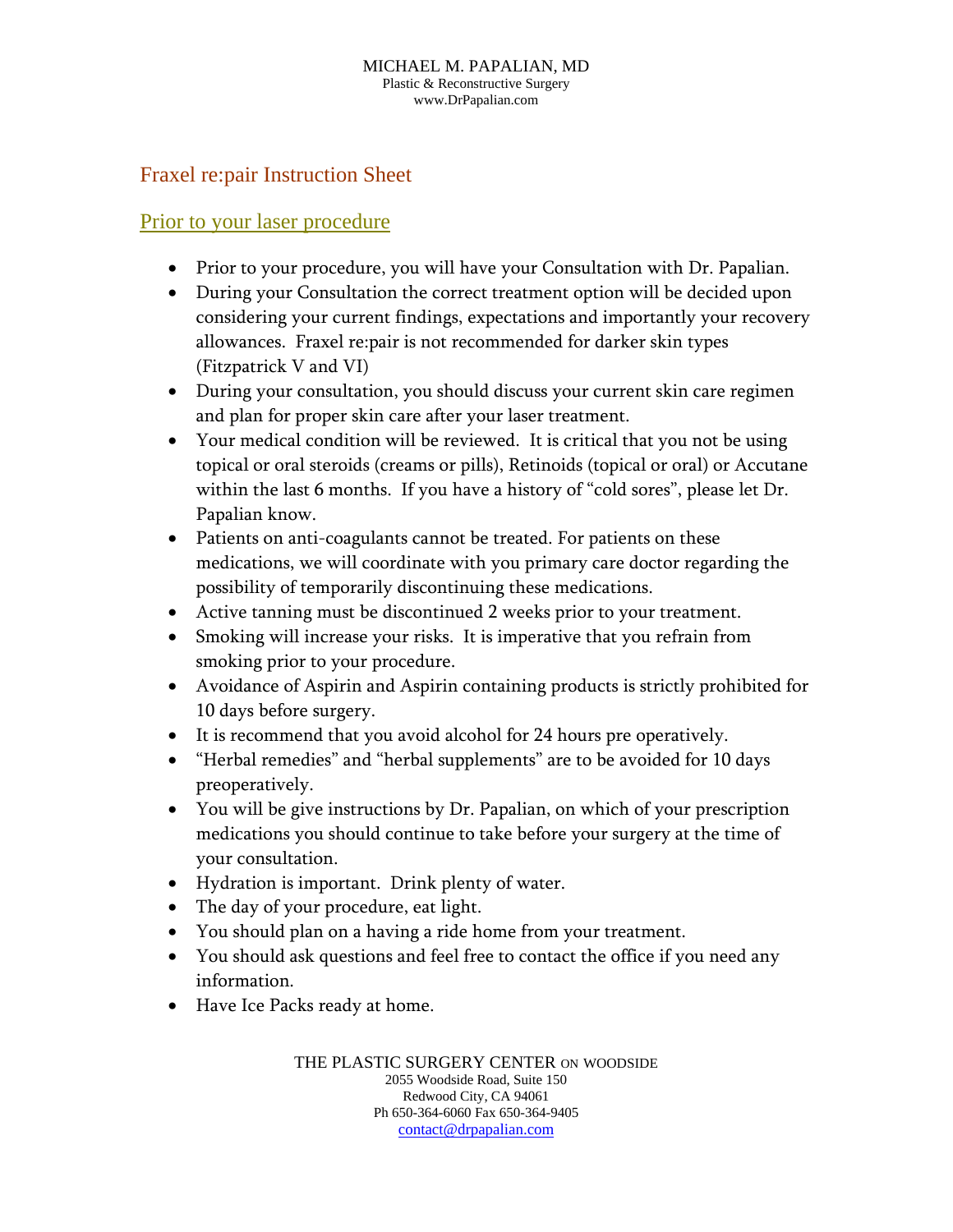Oral sedation and pain medication will be prescribed for you. Have your prescriptions filled at your local pharmacy and available for use just prior to your laser procedure. A list of medications and instructions will be given to you prior to your procedure.

## Your Fraxel re:pair Procedure Day

- Eat light before your procedure. Do not eat a heavy meal.
- Your procedure will be performed in the office at The Plastic Surgery Center on Woodside.
- Please plan to arrive 1 hour and 15 min prior to your scheduled treatment time in order to allow the topical anesthetics and nerve blocks adequate time for numbing.
- Your procedure will be performed under topical anesthesia with nerve blocks.
- Oral sedation medication will be prescribed and can be taken prior to your procedure.
- Upon arrival your will be asked to wash your face with a mild cleanser. Do not wear make-up or contact lenses to the office.
- The topical anesthetic will then be applied and allowed to work for 60 minutes.
- Your procedure will last 45 minutes and then topical ointment will be applied.
- Strict AVIODANCE of sun exposure is ABSOLUTLY required for the first 4 days until sunscreen is used.
- Before you go home, make sure to discuss your post laser skin care program with Dr. Papalian.

# Post Laser Instructions following Fraxel re:pair

- After your treatment your will experience some mild burning which is controlled with oral medication.
- For the first 2-4 days perform vinegar soaks every 4 hours or as needed. (Vinegar soak solution: 2 tablespoons distilled white vinegar + 16 oz. distilled water)
- Rinse your face gently with the vinegar solution, do not rub harshly, then apply Aquaphor ointment to prevent your skin from drying
- Keep your head elevated while resting for the first few nights. This helps reduce swelling and promote healing.
- Remember to finish all of your oral medication as prescribed.

THE PLASTIC SURGERY CENTER ON WOODSIDE 2055 Woodside Road, Suite 150 Redwood City, CA 94061 Ph 650-364-6060 Fax 650-364-9405 contact@drpapalian.com